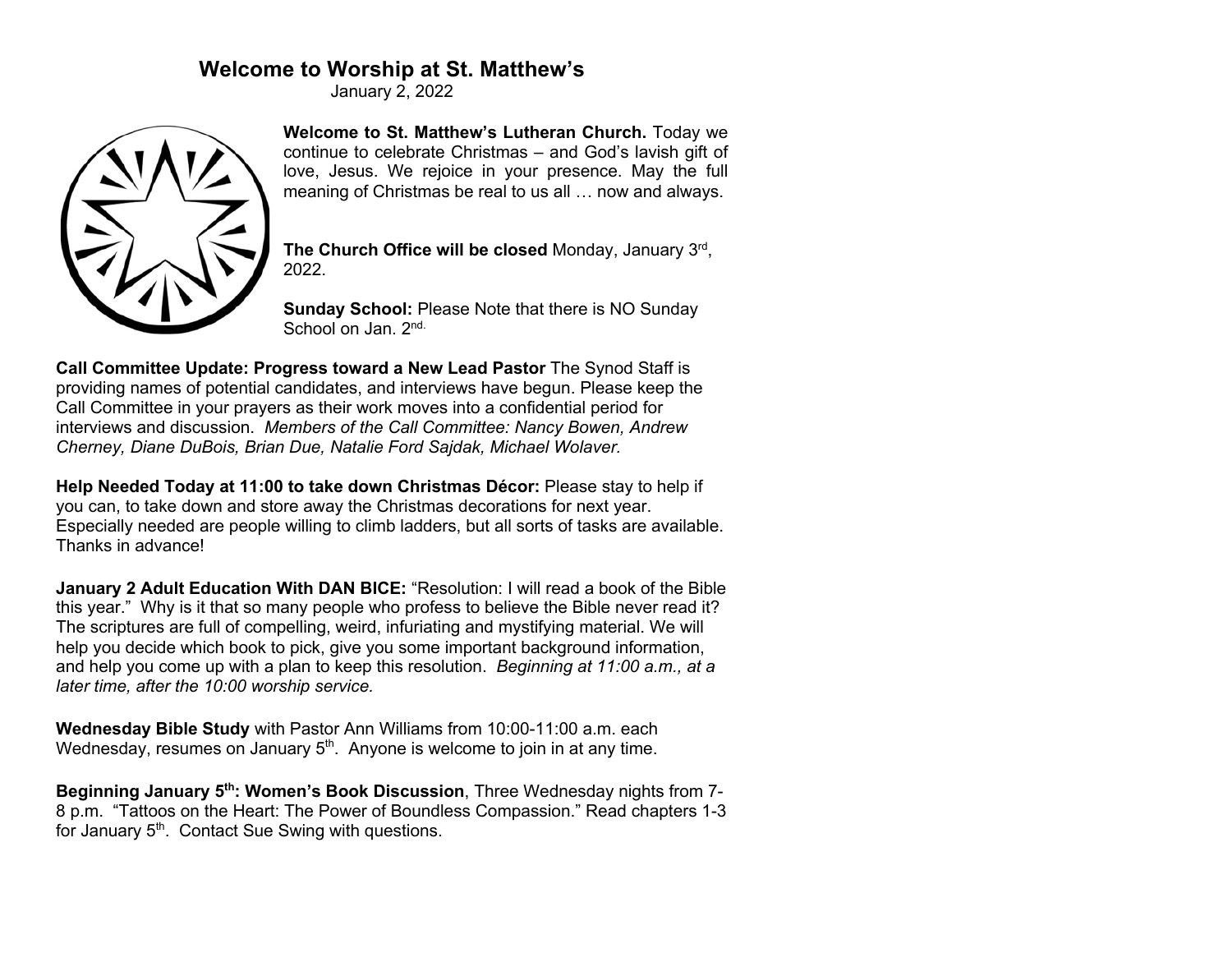### **Bulletin Announcement Insert – January 2, 2022**

**First Fridays Book Discussion Group:** Discussion by Zoom begins at 7 p.m. **Jan. 7, 2022 The Midnight Library** by Matt Haig (304 pages) More information available from Fred Heim, Book Group Coordinator.

#### **Youth Mission Trip 2022 – Info Meeting Set for January 9th**

Plans are underway for Mission Trip 2022! **We know the dates: June 18th – 26th**, but other details are still being worked out. Where will we go? How far will it be? What will we do? How will we get there? So many questions! We will have answers for you at an info meeting on January  $9<sup>th</sup>$  at noon. The mission trip experience is open to kids who are currently in  $9<sup>th</sup> - 12<sup>th</sup>$  grades. If you have any questions, talk to Gretchen Haugse.

## **What should I consider when attending worship, to be considerate of others?**

1) **If you are a little bit sick**--maybe with a cold, or you're not sure what it is--**please stay home!** This is the best way to care for those around you and be a responsible citizen in our community.

2) Not vaccinated? **Please strongly consider taking one of the vaccines**, for yourself, and for the future of mitigating the effects of this virus. Vaccines are proving to be effective against the variants, and especially against severe illness requiring hospitalization.

3) Still not sure it's safe? **Remember our Livestream** of Sunday Services at this link: **bit.ly/StMattsLive** (at the time of the services)

#### **Sunday Morning Volunteers Needed - Great Opportunities for Families to Serve Together!**

- **Communion Preparers -** Prepare communion and clean up after working in teams of 3. This is a great way to help behind the scenes and to have some fun conversation with other volunteers!
- **Coffee Hosts** Serve refreshments with others during our fellowship time in between the 8:30 and 11:00 services. A key role in our Welcome ministry!
- **Ushers** Our Ushers welcome people to worship and collect the offering. You don't need to miss a moment of church to serve on an Usher Team.

If you are interested in becoming a Sunday morning volunteer you can join in anytime. Please contact Al Van Lith; al@stmattslutheran.org for more info.

**Offering Envelopes for 2022** are available in the Library Commons. If you use the Simply giving electronic contribution method, you will not be assigned envelopes. If you don't see a box of envelopes and you'd like one, there is a place on the envelope table to sign up to receive a box. Questions? Ask Al Van Lith in the church office.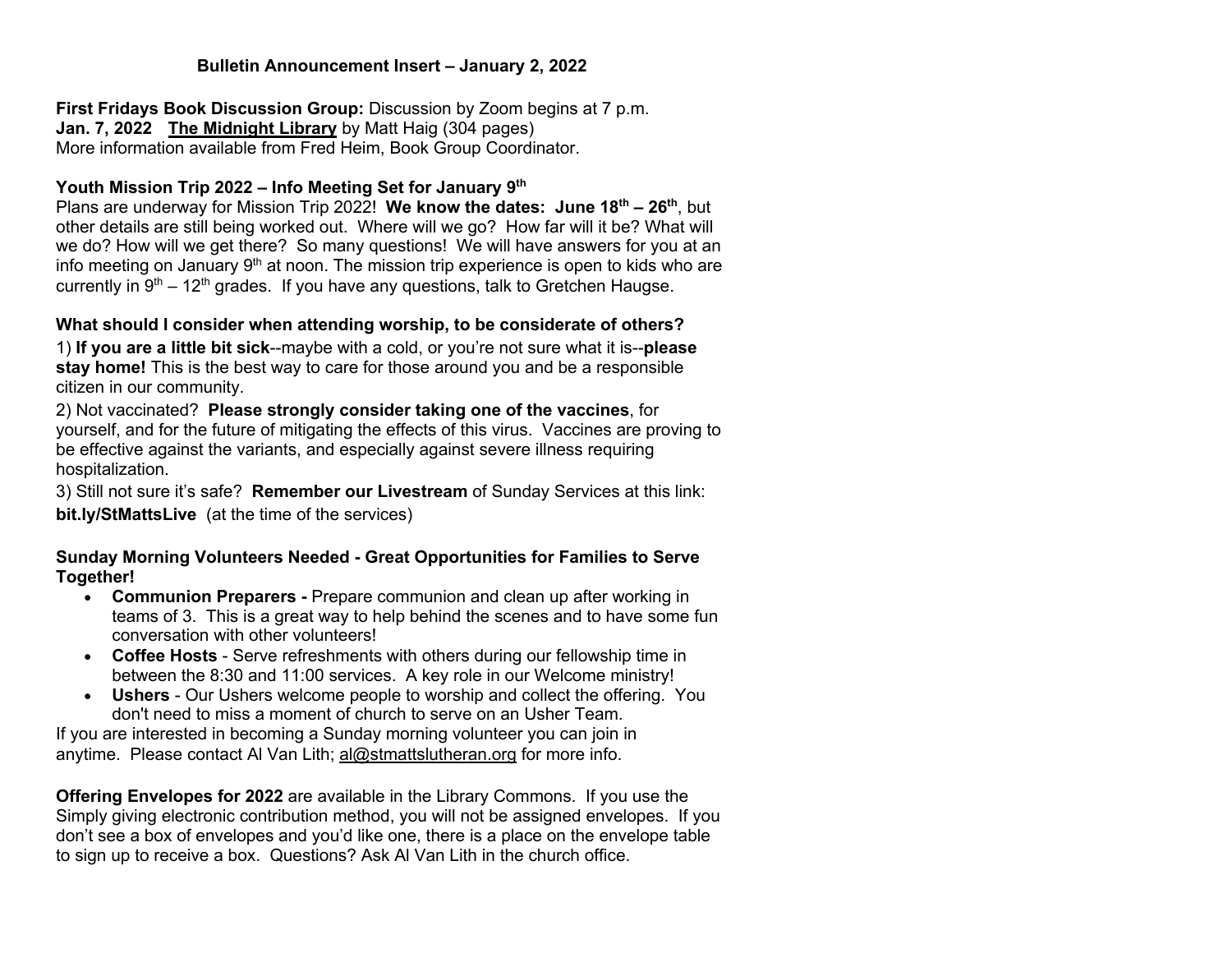**Job Openings at St. Matthew's:** We currently have to openings, one for church administrator, a full-time position, and one for Youth and Sunday School Assistant, a 12- 15 hr/week position.

**Church Administrator:** *(newly created position)* Full-time, salary commensurate with experience. Responsible for facilities management, human resources, financial, stewardship and overall operations of the church and its staff. Administrator must pay strong attention to details and manage simultaneous projects. Minimum requirements: Bachelor's degree in business or related field, or equivalent experience is preferred, and five or more years in program management and or leadership experience, preferably in non-profit or church environments. Resumés should be submitted to Pastor Karen Natterstad at prkaren@gmail.com by January 31, 2022. Questions or requests for the position description may be directed to Pastor Karen at 414.774.0441.

**St. Matthew's Evangelical Lutheran Church in Wauwatosa is seeking the right person to join the team as the Sunday School/Youth Ministry Assistant,** Average of 12 – 15 hours per week (some weeks will require more hours, some will require fewer hours). Pay range: \$10-12/hour. The Sunday School/Youth Ministry Assistant will assist in preparing and managing the weekly Sunday School and other youth programs, including fundraising for partner and mission trips. The preferred candidate will work collaboratively with the Youth/Sunday School Director to ensure the smooth operation of Sunday School and youth programming. The successful candidate must pay attention to details and manage simultaneous priorities. Minimum Requirements: Experience in working in a church or nonprofit environment.

Please submit a resume to Pastor Karen Natterstad at pastorkaren@stmattslutheran.org by January 15, 2022. Questions or requests for the position description may be directed to Pr. Karen at 414.774.0441. Position open until filled.

**Saints Older Adults Ministry Gathering** will be held on Wednesday, January 19 beginning at 11:30 a.m. **"S.T.O.P. Senior Frauds and Scams"**

People fall victim to fraudulent schemes every day. Find out more about the scams that are out there and how to detect them. This topic will be presented by Eras Senior Network with grant funding from the Wisconsin Consumer Antifraud Fund at the Greater Milwaukee Foundation. Please sign up for lunch either in the office or Upper Commons.

**Stitches of Love Quilt Ministry Blitz** planned for Saturday, January 22<sup>nd</sup>: You are invited to help the Stitches of Love Quilting Ministry pack up boxes of large blankets and quilts for Pine Ridge Reservation in South Dakota. After we complete the project, the ministry will continue to work on various tasks to prepare other quilts for other local charities that will be blessed on Mother's Day and sent into our community. Variety of tasks available for different skill and interest levels. Please join us, and invite a friend or family member on Saturday, January 22nd from 9am-1:30pm in Fellowship Hall. Plan to wear a mask and bring a brown bag lunch and beverage to take a break.